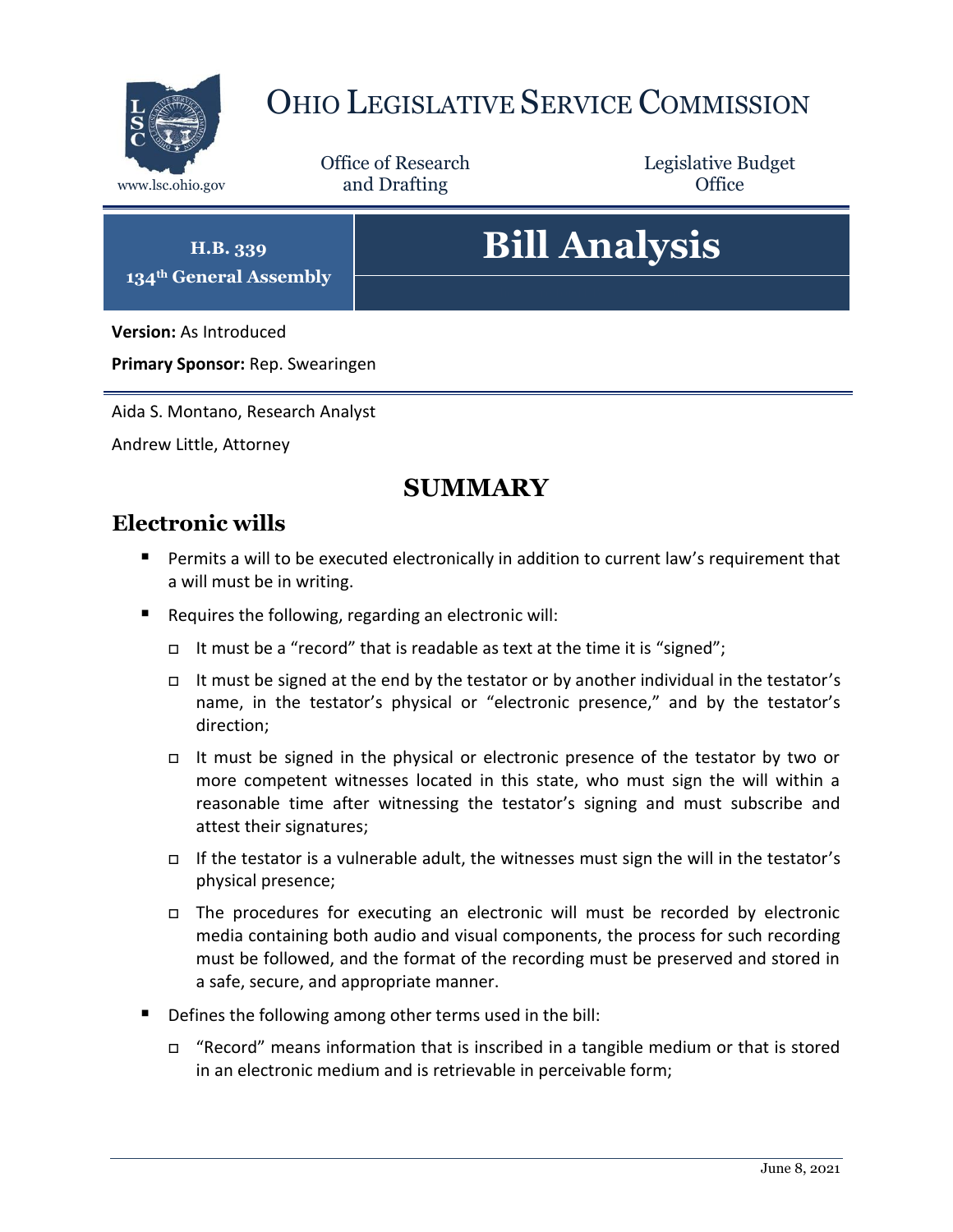- $\Box$  "Sign" means to do either of the following with the present intent to authenticate or adopt a record: execute or adopt a tangible symbol, or affix to or logically associate with a record an electronic symbol or process;
- $\Box$  "Electronic presence" means the relationship of two or more individuals in different locations communicating in real time to the same extent as if the individuals were physically present in the same location;
- $\Box$  "Vulnerable adult" means a person who is 18 years of age or older and whose ability to perform daily normal activities or to provide for the person's own care or protection is impaired due to a mental, emotional, sensory, or long-term physical or developmental disability, brain damage, or the debilitating infirmities of aging.
- Requires a copy of the electronic will to be provided to the testator of that electronic will.
- **Provides that on and after the bill's effective date, Ohio laws applicable to wills apply to** electronic wills unless it is clear from the context or meaning of the provision of the law that it applies only to a will in writing or a will other than an electronic will.
- $\blacksquare$  Requires a copy of an electronic will to be deposited by the testator or by some other person for the testator and with the testator's affidavit authorizing such person to make the deposit, in the office of the probate court judge in the county in which the testator lives, before or after the testator's death.
- **Provides that a document is to be treated as an electronic will if a probate court finds** that the proponent of the document as a purported electronic will has established, by clear and convincing evidence, that the decedent prepared the document or caused it to be prepared, signed the document and intended it to constitute the decedent's will, and the above requirements for making an electronic will are complied with.
- Permits an executor to file an action in the probate court to recover court costs and attorney's fees from the attorney, if any, responsible for the execution of the document as a purported will upon a finding by the court under the preceding dot point.
- Specifies that an electronic will may be revoked by the testator's subsequent will revoking all or part of the will expressly or by inconsistency, or by a "physical act" that the testator, with the intent of revoking all or part of the will, performed the act or directed another individual who performed the act in the testator's physical presence.
- **Defines "physical act" as used in the preceding dot point as including the use of a delete** or trash function on the computer pertaining to the electronic will or by typing or writing "revoked" on an electronic or printed copy of the electronic will.
- Provides that an oral will, made in the last sickness, is valid in respect to personal property if it is transcribed electronically and subscribed by two competent disinterested witnesses within ten days after the speaking of the testamentary words and who were in the physical or electronic presence of the testator.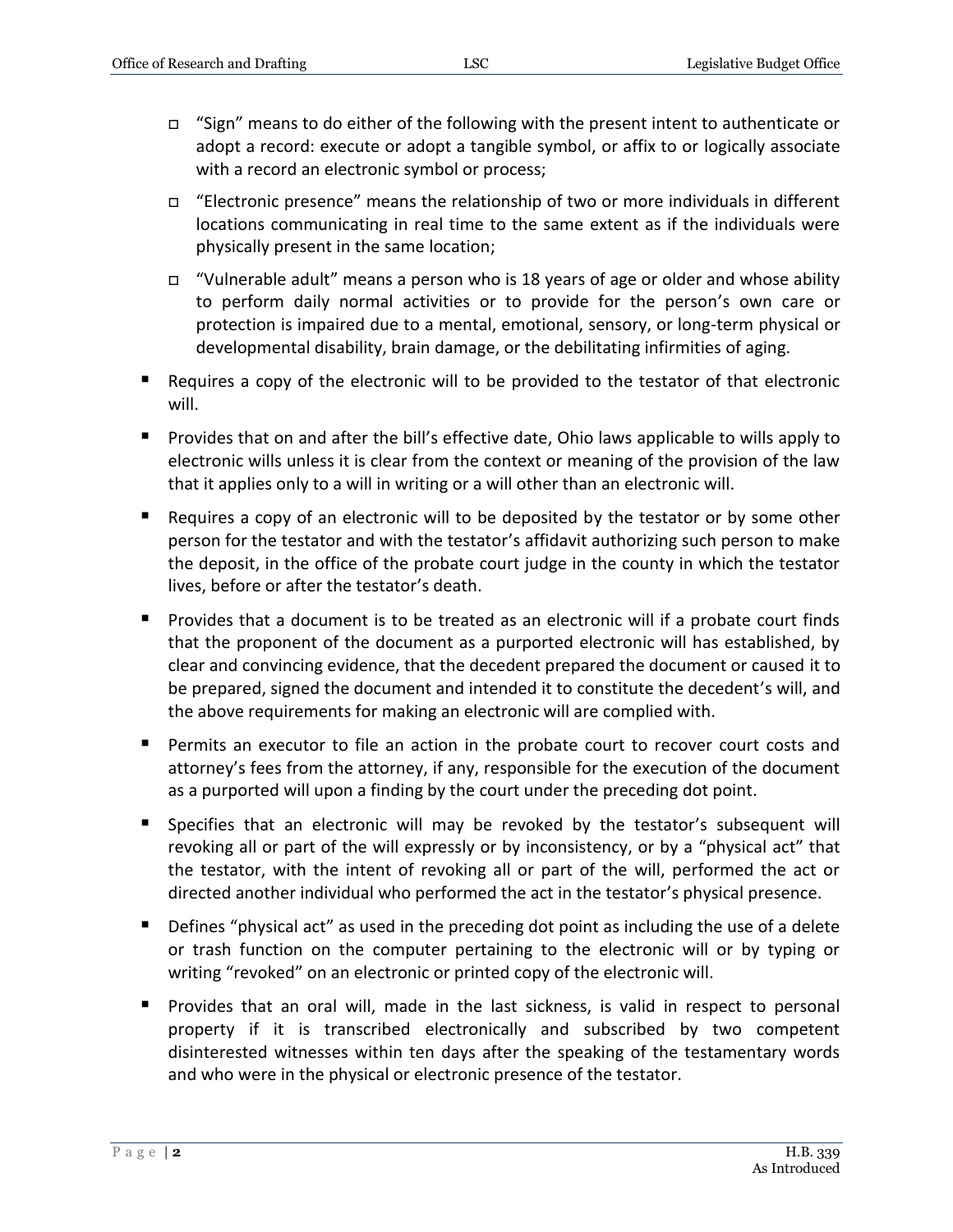- Requires that the witnesses to an oral will who were, at the time the testamentary words were spoken, in the testator's electronic presence be located within this state.
- Requires a complaint in the probate court to have an electronic will declared valid to contain the following statements:
	- That a "copy" (copy of the record of an electronic will that is readable as text) of the will has been filed with the probate court and that the will is an electronic will;
	- $\Box$  That the will was signed at the end by the testator or by another individual in the testator's name, in the testator's physical or electronic presence, and at the testator's express direction;
	- $\Box$  That the will was signed in the physical or electronic presence of the testator by two or more competent individuals and that all of the above requirements for the execution of an electronic will are complied with.

### **Declaration governing the use or continuation, or the withholding or withdrawal, of life-sustaining treatment**

- Permits a declaration governing the use or continuation, or the withholding or withdrawal, of life sustaining treatment to be executed electronically by the declarant or another individual at the declarant's direction by signing the "record" at the end of the declaration, stating the date of its execution, and having it witnessed or acknowledged as follows:
	- $\Box$  The electronic declaration must be witnessed by two individuals with qualifications specified in continuing law and in whose physical or electronic presence the declarant, or another individual at the declarant's direction, signed the declaration;
	- □ If the declarant is a vulnerable adult, the witnesses must sign the will in the physical presence of the declarant;
	- $\Box$  The electronic declaration must be certified and attested by a notary public through an electronic notarization or as an online notarization under the Ohio Notary Law.

# **Transfer on death designation affidavit**

Allows a transfer on death designation affidavit to be executed in an electronic manner, provides that a certified copy or a copy of the affidavit that is readable as text must be considered to be a certified copy or a copy of the record of the affidavit, and requires a copy of that affidavit to be offered for recording with the county recorder.

# **Durable power of attorney for health care**

**Permits a durable power of attorney for health care to be executed electronically by** which the principal must sign the record associated with, and at the end of, the instrument and state the date of its execution; and requires the instrument to be witnessed by at least two individuals who have the qualifications under continuing law, or are certified and attested by a notary public as follows: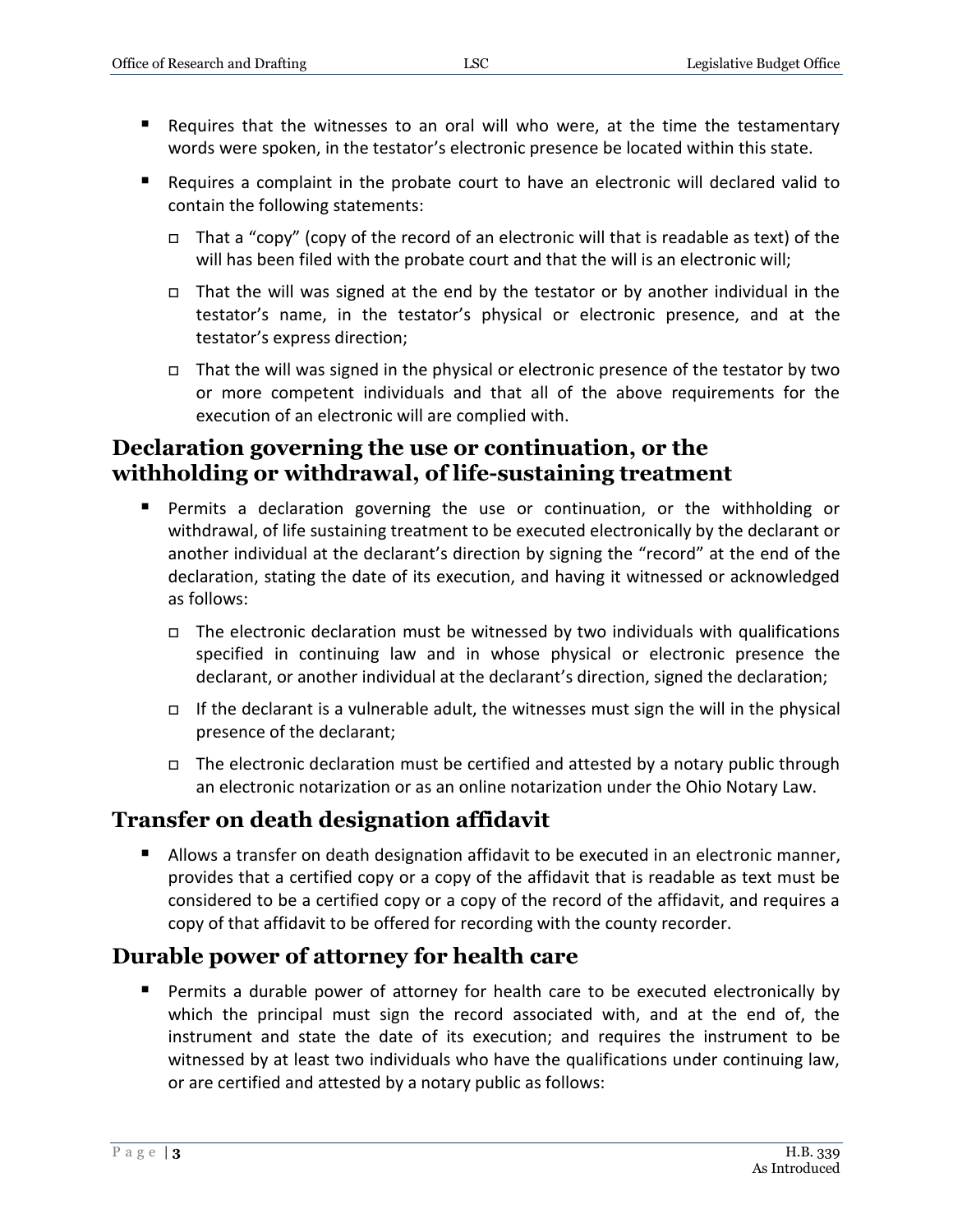- If the electronic durable power of attorney for health care is witnessed, requires the principal to sign the instrument and acknowledge the signature at the end of the instrument in the physical or electronic presence of each witness;
- If the principal is a vulnerable adult, requires the witnesses to sign the will in the physical presence of the principal;
- □ If the electronic durable power of attorney is certified and attested, requires a notary public to certify and attest the instrument through an electronic notarization or as an online notarization under the Ohio Notary Law.

### **Power of attorney**

- Allows a power of attorney to be executed electronically by the principal signing the instrument or by another individual directed by the principal to sign the principal's name on the instrument in the electronic presence of the principal.
- **Provides that a signature on an electronic power of attorney is presumed to be genuine** if the principal or the principal and other individual directed by the principal to sign the principal's name acknowledges the signature before a notary public performing an electronic notarization or an online notarization pursuant to the Ohio Notary Law.

# **Recording by county recorder**

- Provides that an electronic durable power of attorney for health care or an electronic declaration for the continuation or use, or the withholding or withdrawal, of life-sustaining treatment is recorded by presenting a "copy of the declaration" or the electronic durable power of attorney for health care retrieved and copied in readable text.
- **Defines "copy of a declaration" as a printed or electronic copy of a declaration in** writing, a copy of the record of a declaration executed electronically that is readable as text, or an electronic copy of the record of a declaration executed electronically.

# **TABLE OF CONTENTS**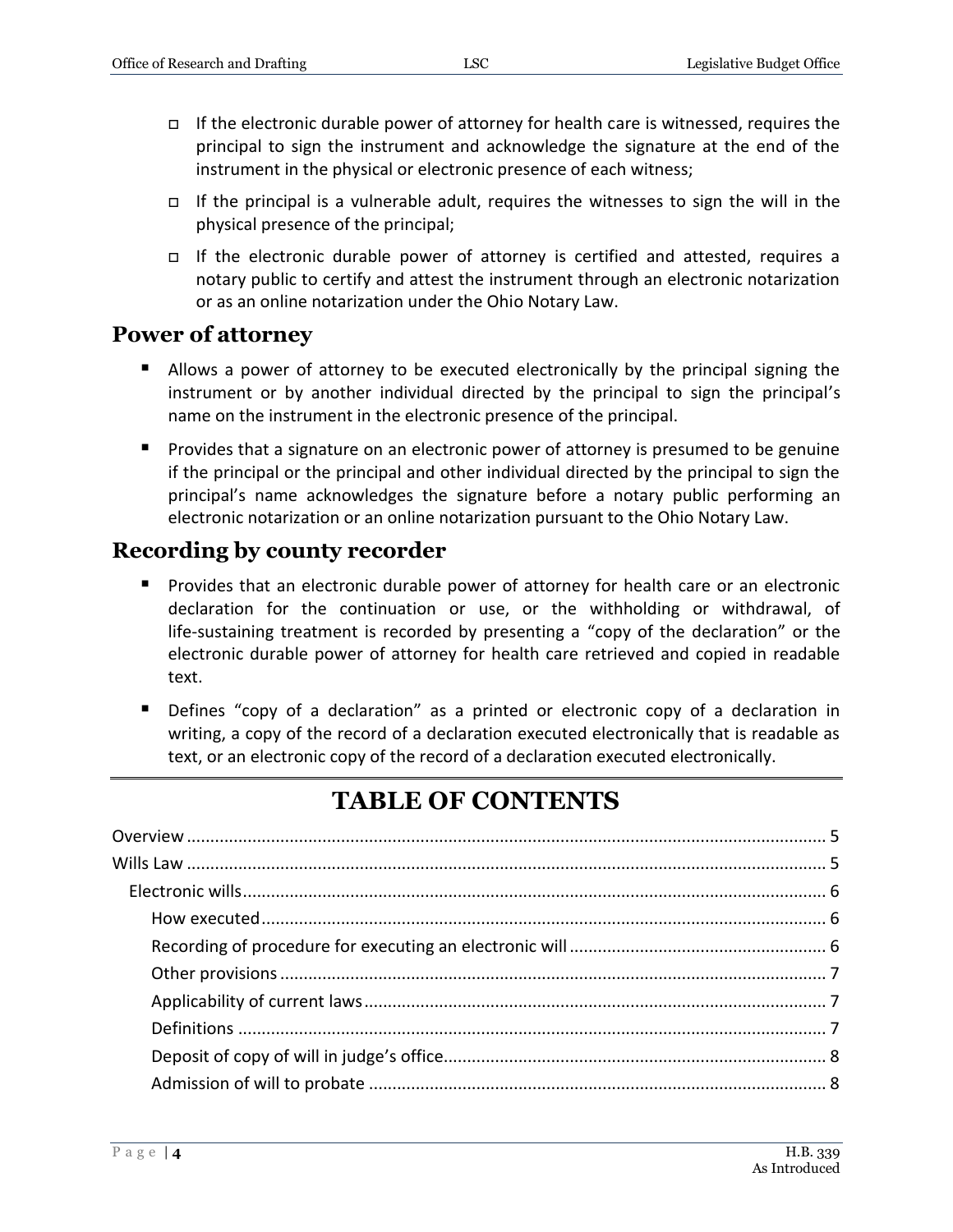| Real or personal property devised, bequeathed, or appointed to trustee of existing        |  |
|-------------------------------------------------------------------------------------------|--|
|                                                                                           |  |
|                                                                                           |  |
|                                                                                           |  |
|                                                                                           |  |
|                                                                                           |  |
|                                                                                           |  |
|                                                                                           |  |
|                                                                                           |  |
| Declaration governing the use or continuation, or the withholding or withdrawal, of life- |  |
|                                                                                           |  |
|                                                                                           |  |
|                                                                                           |  |
|                                                                                           |  |
|                                                                                           |  |
|                                                                                           |  |

# **DETAILED ANALYSIS**

# <span id="page-4-0"></span>**Overview**

The bill authorizes the execution by electronic means of the following instruments: wills; declarations governing the continuation or use, or the withholding or withdrawal, of life sustaining treatment; transfer on death designation affidavits; durable powers of attorney for health care; and powers of attorney.

# <span id="page-4-1"></span>**Wills Law**

The bill expands the law on wills by providing that, unless the context otherwise requires, "will" as used in the Probate Law, includes "electronic wills" and "copies of electronic wills. $^{\prime\prime 1}$ 

Current law, not changed by the bill, provides that "will" includes codicils to wills admitted to probate; lost, spoliated, or destroyed wills; and instruments declared valid under the law on declaring a will valid, but "will" does not include inter vivos trusts or other instruments that have not been admitted to probate.<sup>2</sup>

 $1$  R.C. 2107.01(A)(1)(d).

 $2$  R.C. 2107.01(A).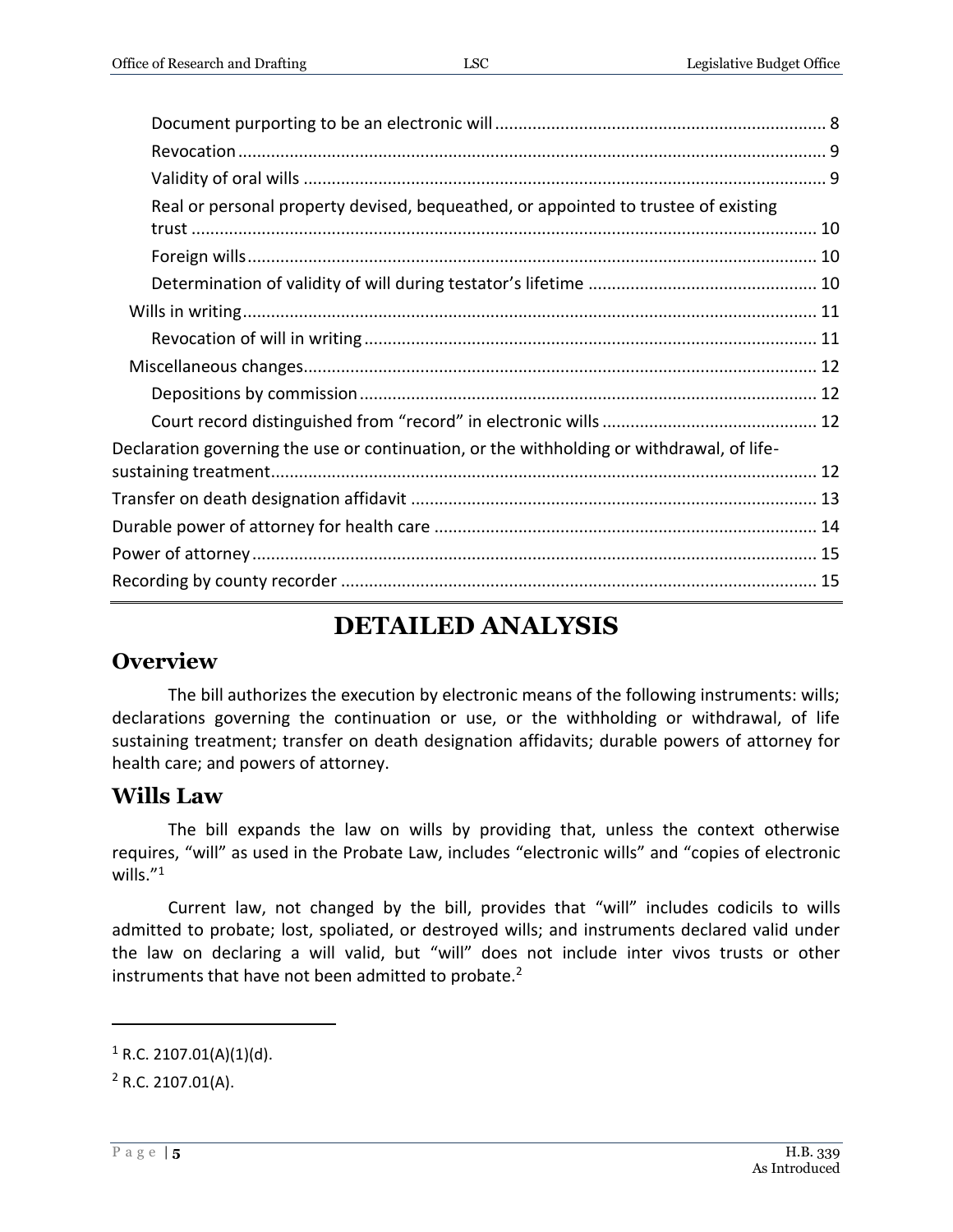The bill modifies current law by providing that, except for oral wills *governed by R.C. 2107.60* (see below under "**Validity of oral wills**"), every will must be in writing, including handwritten or typewritten, *or be an electronic will*. 3

#### <span id="page-5-1"></span><span id="page-5-0"></span>**Electronic wills**

#### **How executed**

The bill specifies that all of the following apply to an "electronic will:"<sup>4</sup>

- 1. The will must be a "record" that is readable as text at the time it is "signed" under (2) and (3) below.
- 2. The will must be signed at the end by the testator or by another individual in the testator's name, in the testator's physical or "electronic presence," and by the testator's direction.
- 3. The will must be signed in the physical or electronic presence of the testator by two or more competent witnesses and all of the following apply:
	- a. If the witnesses sign in the electronic presence of the testator, they must be located in Ohio.
	- b. If the testator is a "vulnerable adult," the witnesses must sign the will in the physical presence of the testator.
	- c. The witnesses must sign the will within a reasonable time after witnessing the signing of the will under (2) above.
	- d. The witnesses must subscribe and attest their signatures to the will.

#### **Recording of procedure for executing an electronic will**

<span id="page-5-2"></span>The bill requires the procedures described above in "**How executed**" be recorded by electronic media containing both audio and visual components. The format of the recording must be preserved and stored in a safe, secure, and appropriate manner.<sup>5</sup> The process of recording must ensure the following:<sup>6</sup>

- 1. That the person executing the electronic will is the testator of the will;
- 2. That the persons signing the electronic will as described above in "**How executed**" verbally acknowledge that they have signed the electronic will, that they recognize the consequences of their signing the electronic will, and that they understand the significance of the electronic will.

 $3$  R.C. 2107.03(A).

 $4$  R.C. 2107.03(C).

 $5$  R.C. 2107.03(D)(1).

 $6$  R.C. 2107.03(D)(2).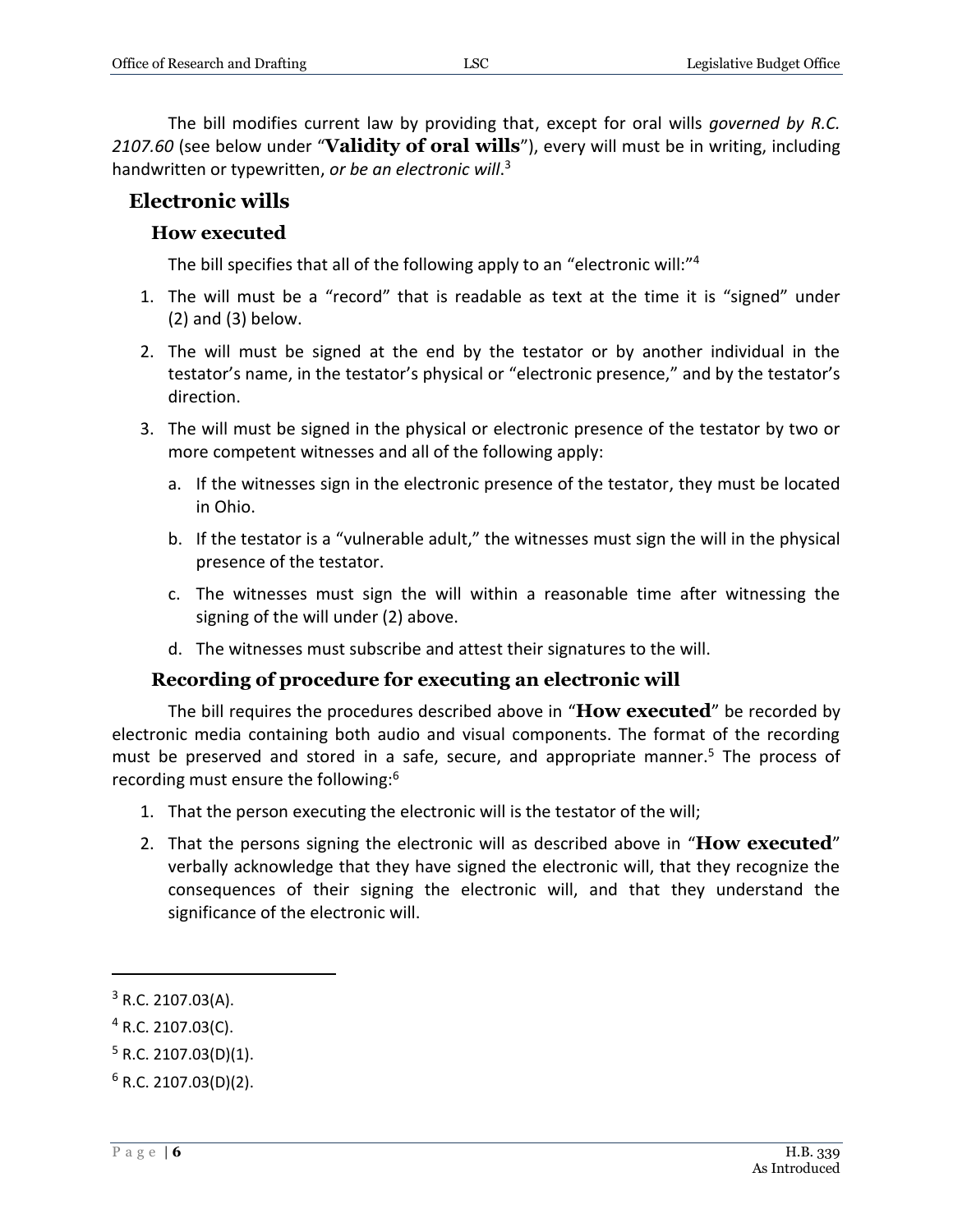#### **Other provisions**

<span id="page-6-0"></span>The bill requires that a copy of the electronic will be provided to the testator of that electronic will.<sup>7</sup>

The bill provides that the intent of the testator that the "record" described in (1) above in "**How executed**," is the testator's electronic will may be established by extrinsic evidence.<sup>8</sup>

#### **Applicability of current laws**

<span id="page-6-1"></span>The bill specifies that on and after the bill's effective date, the laws of Ohio that are applicable to wills apply to electronic wills unless it is clear from the context or meaning of a particular provision of the law that it applies only to a will in writing or a will other than an electronic will. It further specifies that the principles of equity apply to electronic wills.<sup>9</sup>

#### **Definitions**

<span id="page-6-2"></span>The bill defines the following terms for purposes of its provisions on electronic wills and other electronic instruments covered by the bill: $^{10}$ 

"**Copy of an electronic will**" means a copy of the "record" of an electronic will that is readable as text.

"**Electronic**" or "**electronically**" means relating to technology having electrical, digital, magnetic, wireless, optical, electromagnetic, or similar capabilities.

"**Electronic presence**" means the relationship of two or more individuals in different locations communicating in real time to the same extent as if the individuals were physically present in the same location.

"**Electronic will**" means a will that is executed electronically as described above, and includes a copy of an electronic will.

"**Original will**" means the original will in writing or the copy of an electronic will that is offered for or admitted to probate.

"**Record**" means information that is inscribed in a tangible medium or that is stored in an electronic medium and is retrievable in perceivable form.

"**Sign**" means to do either of the following with the present intent to authenticate or adopt a record: (a) execute or adopt a tangible symbol, or (b) affix to or logically associate with a record an electronic symbol or process.

- <sup>9</sup> R.C. 2107.031.
- <sup>10</sup> R.C. 2107.01.

 $7$  R.C. 2107.03(E).

 $8$  R.C. 2107.03(F).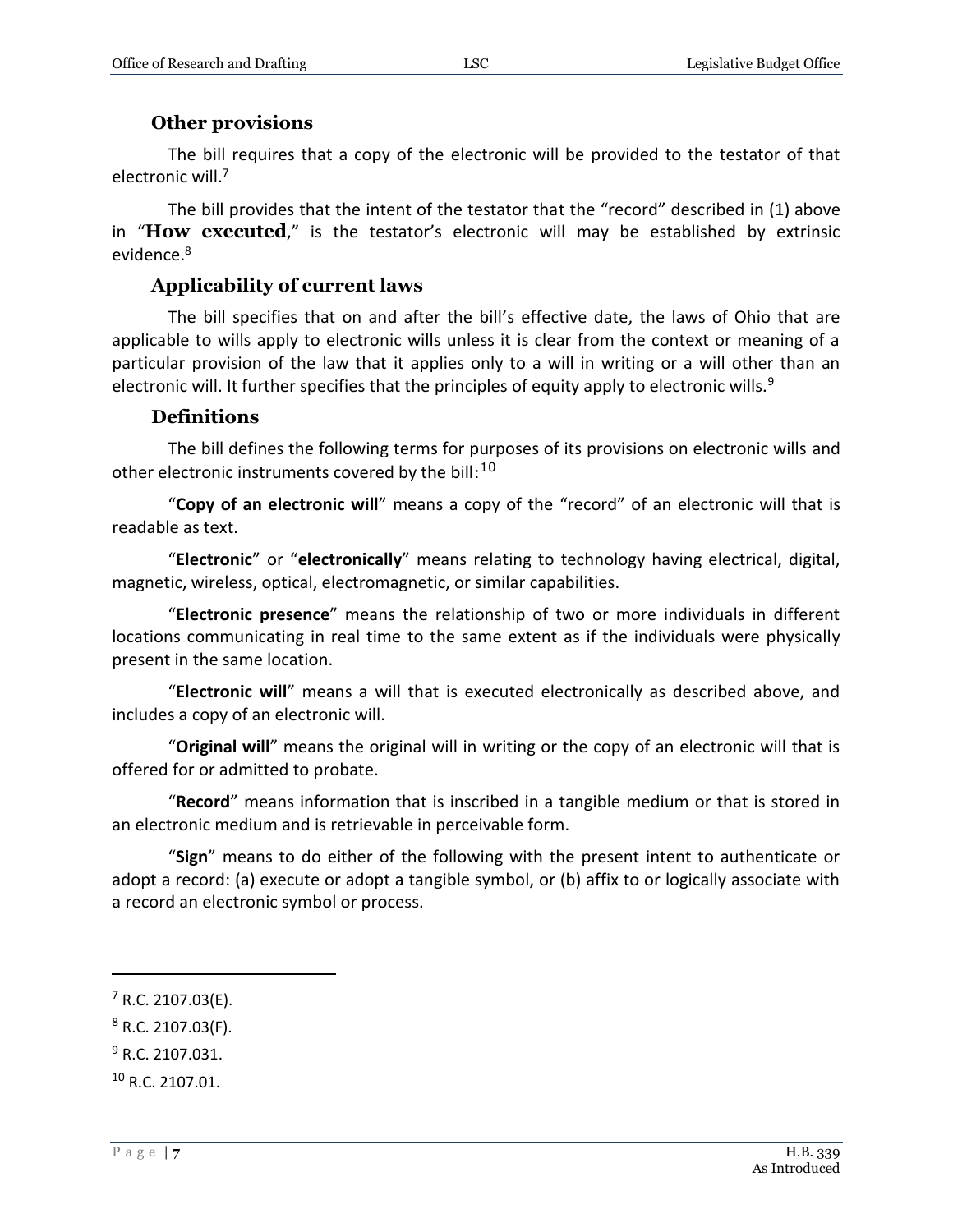"**Vulnerable adult**" means a person who is 18 years of age or older and whose ability to perform the normal activities of daily living or to provide for the person's own care or protection is impaired due to a mental, emotional, sensory, or long-term physical or developmental, disability or dysfunction, or brain damage, or the debilitating infirmities of aging.

"**Will annexed**" means the original will, a copy of the original will in writing, or a copy of the electronic will, whichever is applicable.

#### **Deposit of copy of will in judge's office**

<span id="page-7-0"></span>The bill requires that a copy of an electronic will be deposited by the testator or by some other person for the testator, in the office of the judge of the probate court in the county in which the testator lives, before or after the testator's death. A copy of such will may be deposited after the testator's death with or without applying for its probate. If a copy of an electronic will is deposited by some person for the testator, that person must attach with that copy an affidavit attested to by the testator authorizing the person to deposit the copy of the electronic will.<sup>11</sup> Every electronic will so deposited must be stored in a separate file in the court's records and contain information analogous to that required for wills in writing.<sup>12</sup>

Continuing law for wills in writing applies to a deposited electronic will. The will cannot be opened or read until delivered to a person entitled to receive it, until the testator files a complaint in the probate court for a declaratory judgment of the validity of the will pursuant to R.C. 5817.02, or until otherwise disposed of under continuing law's provisions on delivery of a deposited will, and generally, the deposited will is not a public record until an application is filed to probate it. $13$ 

#### **Admission of will to probate**

<span id="page-7-1"></span>Current law requires the probate court to admit a will to probate if it appears from the face of the will or from the testimony of the witnesses to a will that the execution of the will complies with the law in force at the time of its execution in the jurisdiction in which "the testator was physically present when" it was executed, with the law in force in Ohio at the time of the testator's death, or with the law in force in the jurisdiction in which the testator was domiciled at the time of the testator's death. The bill removes the clause in quotation marks referring to the law in the jurisdiction in which the testator was physically present.<sup>14</sup>

#### **Document purporting to be an electronic will**

<span id="page-7-2"></span>Under the bill, if a document that is executed that purports to be an electronic will is not executed in compliance with the requirements for executing an electronic will under "**How**

 $11$  R.C. 2107.07(A)(2).

<sup>12</sup> R.C. 2107.07(C).

<sup>&</sup>lt;sup>13</sup> R.C. 2107.07(C) and by reference to R.C. 2107.08, not in the bill.

<sup>14</sup> R.C. 2107.18.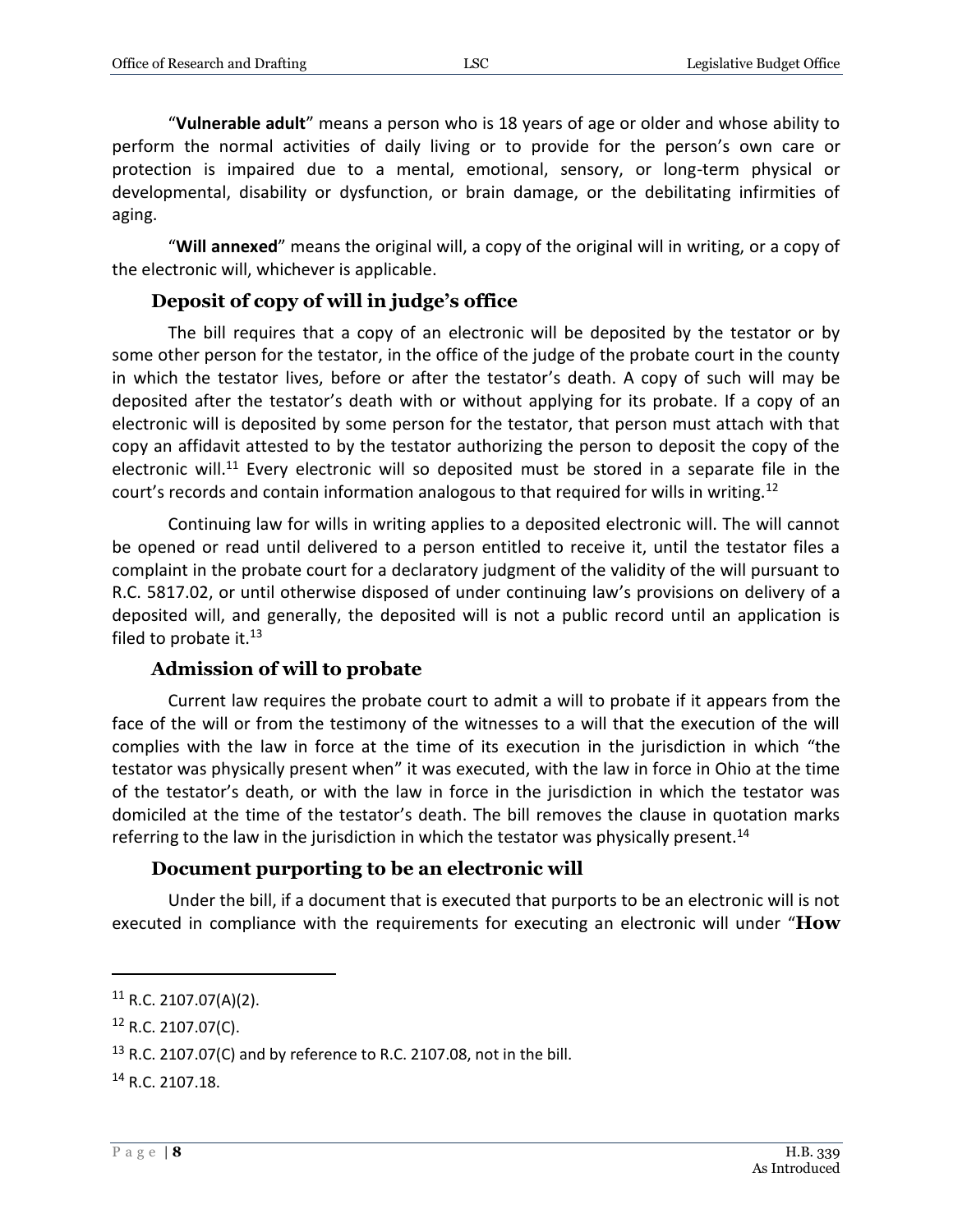**executed**," above (hereafter referred to as "electronic will requirements") that document must be treated as if it had been executed as an electronic will in compliance with those requirements if a probate court, after holding a hearing, finds that the proponent of the document as a purported electronic will has established, by clear and convincing evidence, all of the following:<sup>15</sup>

- The decedent prepared the document or caused the document to be prepared.
- The decedent signed the document and intended the document to constitute the decedent's will.
- The electronic will requirements were complied with.

The executor may file an action in the probate court to recover court costs and attorney's fees from the attorney, if any, responsible for the execution of the document purporting to be an electronic will if the court holds a hearing as described above and finds that the proponent of the document as a purported electronic will has established by clear and convincing evidence the requirements in the above dot points.<sup>16</sup>

#### <span id="page-8-0"></span>**Revocation**

The bill provides that an electronic will is revoked in the following manner: $^{17}$ 

- By the testator's subsequent will that revokes all or part of the electronic will expressly or by inconsistency; or
- By a "physical act," if it is established by a preponderance of the evidence that the testator, with the intent of revoking all or part of the will, performed the act or directed another individual who performed the act in the physical presence of the testator. "Physical act" includes using a delete or trash function on the computer pertaining to the electronic will or typing or writing "revoked" on an electronic or printed copy of the electronic will.

### **Validity of oral wills**

<span id="page-8-1"></span>The bill modifies current law by providing that an oral will, made in the last sickness, is valid in respect to personal property if the oral will is reduced to writing *or transcribed electronically* and subscribed within ten days after the speaking of the testamentary words by two competent disinterested witnesses *who were, at the time the testamentary words were spoken, in the physical or electronic presence of the testator*. *The witnesses who were, at the time the testamentary words were spoken, in the electronic presence of the testator must be located within this state*. The witnesses must prove that the testator was of sound mind and memory, not under restraint, and that the testator called upon some person *physically or* 

<sup>15</sup> R.C. 2107.24(B).

<sup>16</sup> R.C. 2107.24(C)(2).

 $17$  R.C. 2107.33(B).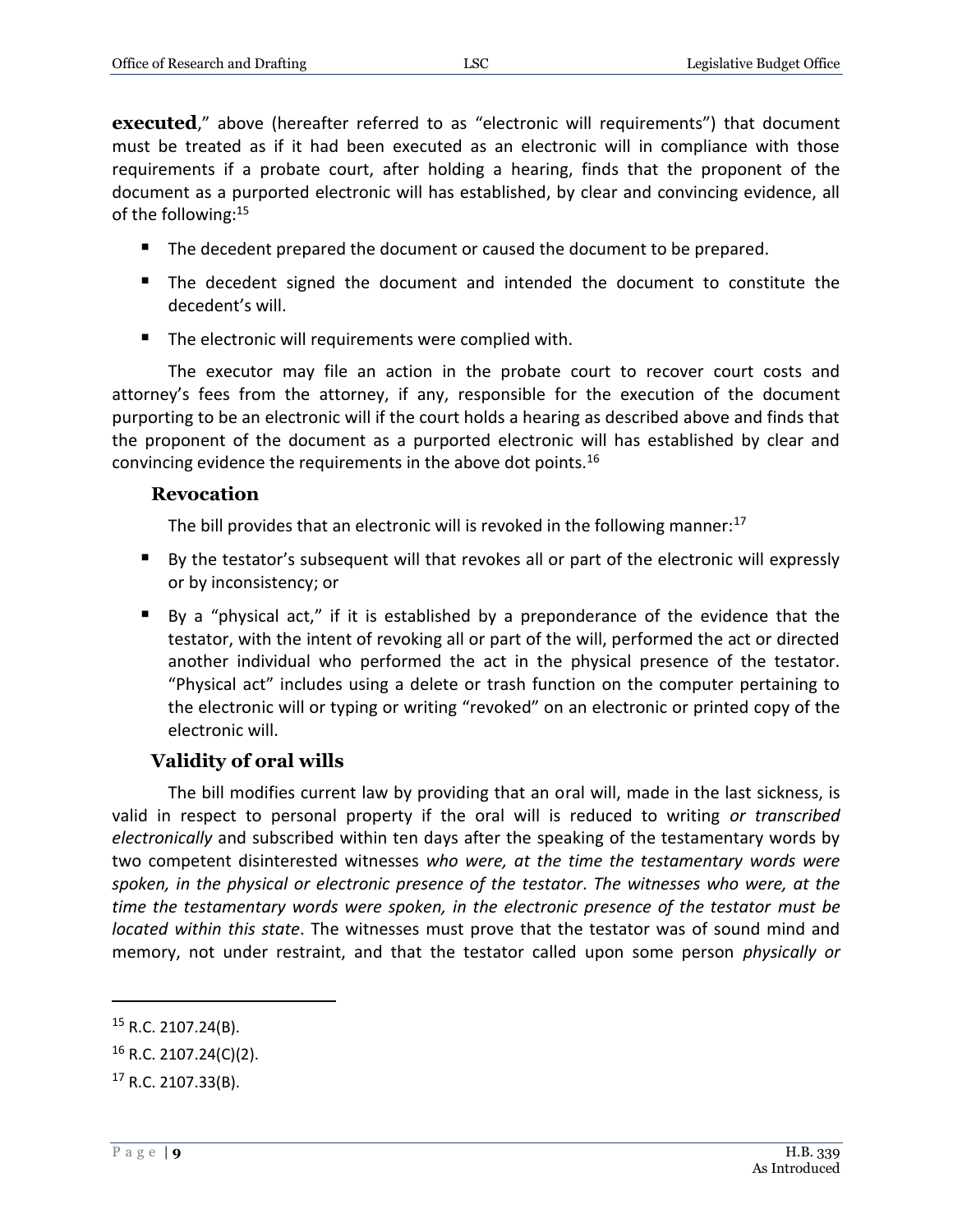*electronically* present at the time the testamentary words were spoken to bear testimony to the disposition as the testator's will.<sup>18</sup>

#### <span id="page-9-0"></span>**Real or personal property devised, bequeathed, or appointed to trustee of existing trust**

In current law authorizing a testator, by will, to devise, bequeath, or appoint property or an interest in property to a trustee of a trust that is evidenced by a written instrument with certain requirements, the bill adds that such trust may be evidenced by an *electronic instrument*, and refers to any amendments or modifications of the trust made in writing *or electronically*. 19

#### **Foreign wills**

<span id="page-9-1"></span>Under current law, authenticated copies of wills of persons "not domiciled in this state," executed and proved according to the laws of any state or territory of the United States, relative to property in this state, may be admitted to record in the probate court of a county where a part of that property is situated. The recorded authenticated copies are valid as wills made in this state. The bill eliminates the quoted reference to persons "not domiciled in this state." 20

#### **Determination of validity of will during testator's lifetime**

<span id="page-9-2"></span>Current law allows a testator to file a complaint with the probate court to determine before the testator's death that the testator's will is a valid will subject only to its subsequent revocation or modification. Such right to file a complaint or to voluntarily dismiss a filed complaint is personal to the testator.<sup>21</sup> The bill defines "will" for purposes of the complaint and the court procedures to include an electronic will. It also defines "copy of an electronic will," "electronic presence," "electronic will," and "sign" as in "**Definitions**," above.<sup>22</sup>

The bill modifies current law pertaining to some of the contents of a complaint as follows:<sup>23</sup>

- A statement that a copy of the *written or electronic* will has been filed with the court.
- A statement that the will is in writing *or is an electronic will*.
- A statement that the will, *if in writing*, was signed by the testator, or was signed in the testator's name by another person in the testator's conscious presence and at the testator's express direction; *or a statement that the will, if an electronic will, was signed*

<sup>18</sup> R.C. 2107.60(A).

<sup>19</sup> R.C. 2107.63.

<sup>20</sup> R.C. 2129.05.

<sup>&</sup>lt;sup>21</sup> R.C. 5817.02(A), not in the bill.

<sup>22</sup> R.C. 5817.01.

<sup>23</sup> R.C. 5817.05(C)(1) to (4).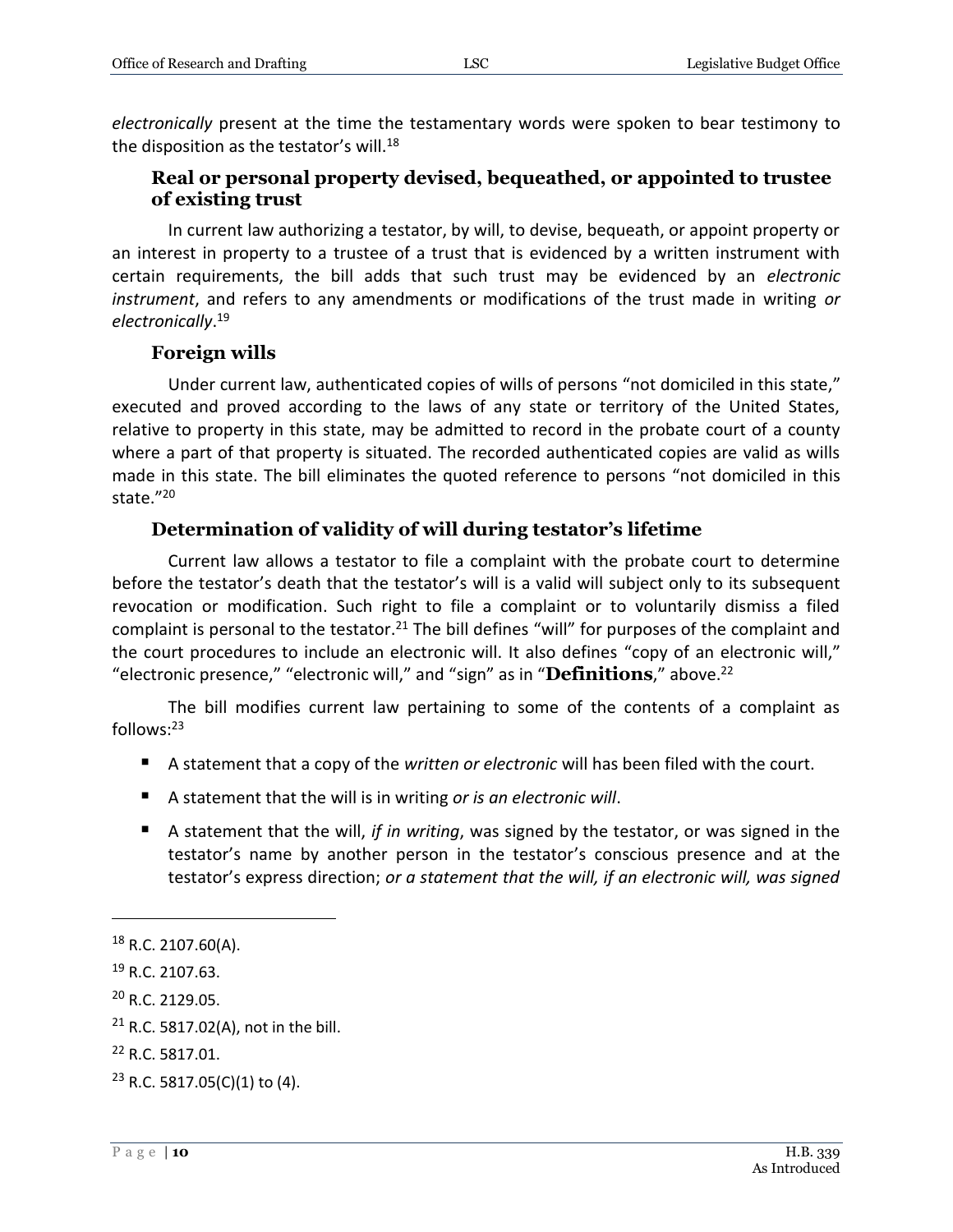*at the end by the testator or by another individual in the testator's name, in the testator's physical presence or electronic presence, and at the testator's express direction*.

 A statement that the will, *if in writing*, was signed in the conscious presence of the testator by two or more competent individuals, each of whom either witnessed the testator sign the will, or heard the testator acknowledge signing the will; *or a statement that the will, if an electronic will, was signed in the physical presence or electronic presence of the testator by two or more competent individuals and that all of the electronic will requirements were complied with.*

#### <span id="page-10-0"></span>**Wills in writing**

Under continuing law, a will: (a) must be signed at the end by the testator or by some other person in the testator's "conscious presence" and at the testator's express direction, and (b) must be attested and subscribed in the conscious presence of the testator, by two or more competent witnesses, who saw the testator subscribe, or heard the testator acknowledge the testator's signature. "Conscious presence" means within the range of any of the testator's senses, excluding the sense of sight or sound that is sensed by telephonic, electronic, or other distant communication.<sup>24</sup> The bill specifies that those requirements apply to a *will in writing*. 25

#### **Revocation of will in writing**

<span id="page-10-1"></span>Under current law as modified by the bill, a will *in writing* is revoked in any of the following manners:<sup>26</sup>

- By the testator by tearing, canceling, obliterating, or destroying it with the intention of revoking it.
- By some person, at the request of the testator and in the testator's *physical* presence, by tearing, canceling, obliterating, or destroying it with the intention of revoking it.
- By some person tearing, canceling, obliterating, or destroying it pursuant to the testator's express written direction.
- By some other written will or codicil *or by an electronic will*, executed as prescribed by the Wills Law, including the electronic will provisions.
- By some other writing that is signed, attested, and subscribed in the manner provided by the Wills Law.

<sup>25</sup> *Id.*

<sup>24</sup> R.C. 2107.03(B).

<sup>26</sup> R.C. 2107.33(A).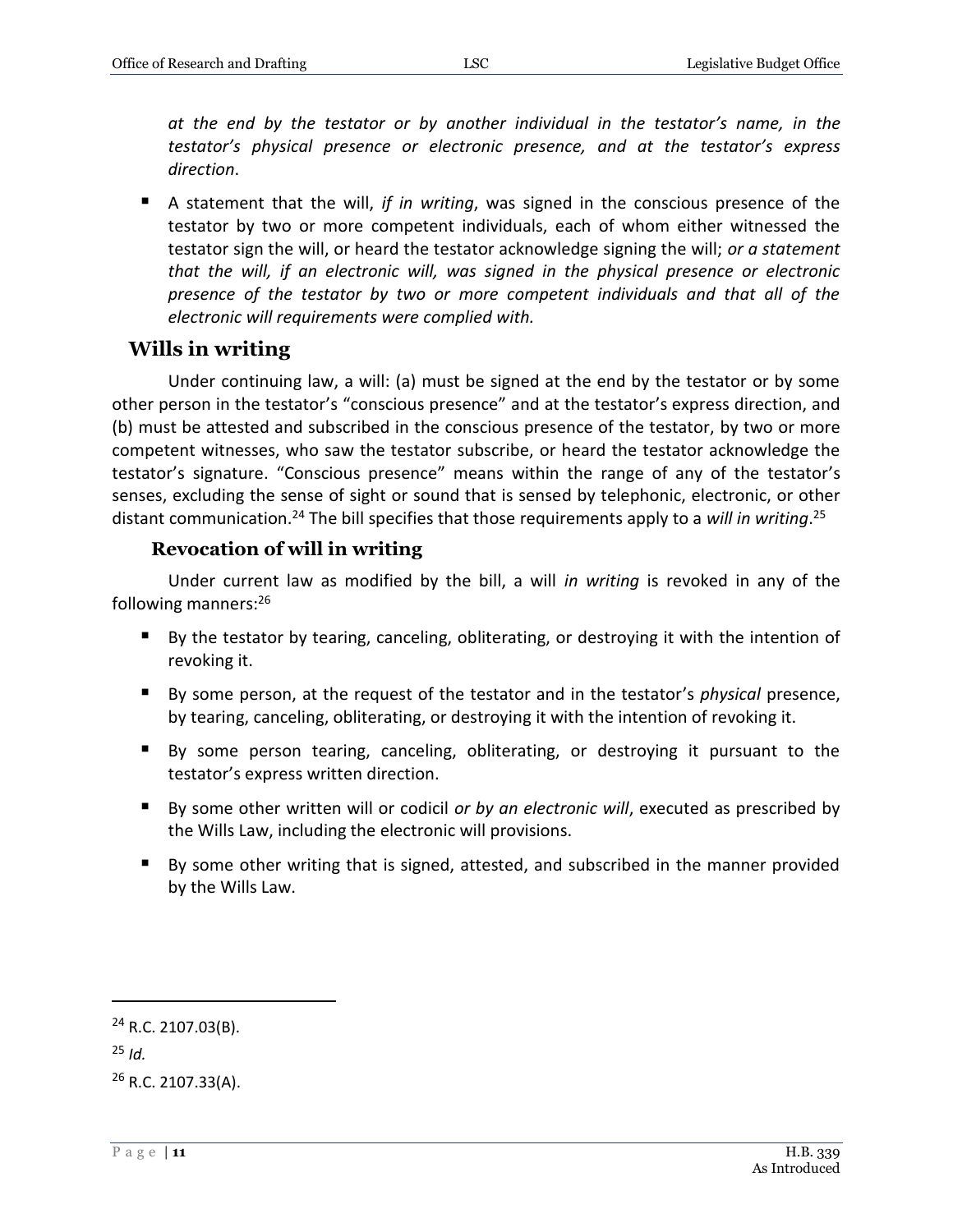#### <span id="page-11-0"></span>**Miscellaneous changes**

#### **Depositions by commission**

<span id="page-11-1"></span>Under current law, when a witness to a will, or other witness competent to testify is unable to attend court because the witness resides outside of the court's jurisdiction, or resides within it but is infirm and unable to attend court, the probate court may issue a commission with the will annexed directed to any suitable person. In lieu of the original will, the probate court may annex to the commission a photocopy of the will or a copy of the will made by any similar process.<sup>27</sup> Under the bill, the court may annex to the commission a photocopy of the *original* will (as defined under "**Definitions**," above) or a copy of *that* will made by a similar process.<sup>28</sup>

#### **Court record distinguished from "record" in electronic wills**

<span id="page-11-2"></span>Some provisions in the Wills Law use the term "record" in the context of a court record. The bill clarifies the use of the term "record" in those provisions by specifying "court record" to distinguish that phrase from "record" as defined and used in the electronic will requirements.<sup>29</sup>

### <span id="page-11-3"></span>**Declaration governing the use or continuation, or the withholding or withdrawal, of life-sustaining treatment**

Continuing law permits an adult who is of sound mind voluntarily to execute at any time a declaration governing the use or continuation, or the withholding or withdrawal, of lifesustaining treatment (hereafter referred to as "declaration").<sup>30</sup> The bill expands the definition of "declaration" to include an electronic document executed under the law governing declarations.<sup>31</sup> For purposes of that law, it defines "copy of a declaration" as a printed or electronic copy of a declaration in writing, a copy of the record of a declaration executed electronically that is readable as text, or an electronic copy of the record of a declaration executed electronically.<sup>32</sup> The bill also defines "electronic," "electronically," "electronic presence," "record," "sign," and "vulnerable adult" as in "**Definitions**" above.<sup>33</sup>

The bill modifies current law as follows:

 *If the declaration is in writing*, it must be signed at the end by the declarant or by another individual at the declarant's direction and state the date of its execution. *If the declaration is executed electronically, the declarant or another individual at the direction* 

<sup>27</sup> R.C. 2107.17. <sup>28</sup> *Id.* <sup>29</sup> R.C. 2107.29, 2107.30, and 2107.31. <sup>30</sup> R.C. 2133.02(A)(1).  $31$  R.C. 2133.01(F). <sup>32</sup> R.C. 2133.01(D) and (CC).

<sup>33</sup> R.C. 2133.01(DD).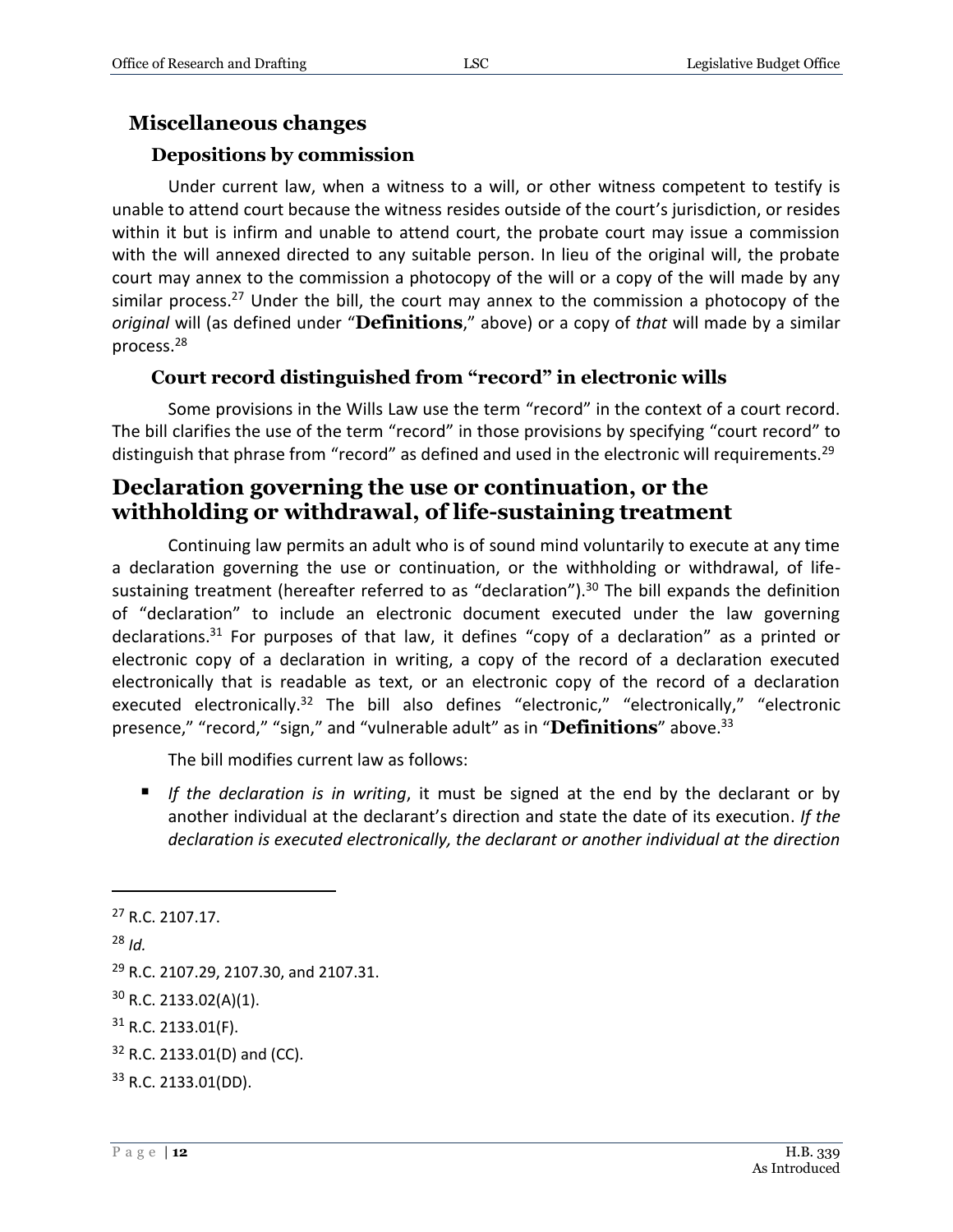*of the declarant must sign the record associated with, and at the end of, the declaration, and state the date of its execution.* The declaration may either be witnessed or acknowledged*.* 34

- If witnessed, a declaration must be witnessed by two individuals in whose *physical* presence, *if the declaration is in writing, or physical or electronic presence, if the declaration is executed electronically,* the declarant, or another individual at the direction of the declarant, signed the declaration. *The witnesses to a declaration that is*  executed electronically in the electronic presence of the declarant or another individual *at the direction of the declarant must be located within this state. The witnesses to a declaration that is executed electronically by a declarant who is a vulnerable adult or by another individual at the direction of a declarant who is a vulnerable adult must sign the declaration in the physical presence of the declarant*. Each witness must subscribe the witness's signature after the signature of the declarant or other individual at the direction of the declarant and thus, attest to the witness's belief that the declarant appears to be of sound mind and not under or subject to duress, fraud, or undue influence. Continuing law specifies who may or may not be witnesses. $35$
- If acknowledged, a declaration must be acknowledged before a notary public, who must make the appropriate certification and must attest that the declarant appears to be of sound mind and not under or subject to duress, fraud, or undue influence*. If a declaration is executed electronically, a notary public performing the certification and attestation must do so through an electronic notarization or as an online notarization pursuant to the Ohio Notary Law*. 36

### <span id="page-12-0"></span>**Transfer on death designation affidavit**

Generally, continuing law permits a real property owner to designate the property or an interest in the property as transferable on death to a designated beneficiary or beneficiaries by executing a transfer on death designation affidavit.<sup>37</sup>

The bill specifies that a transfer on death designation affidavit may be executed in writing or in an electronic manner. If executed in an electronic manner, a certified copy or a copy of the affidavit that is readable as text is considered to be a certified copy or a copy of the record of the affidavit. A copy of that affidavit must be offered for recording with the county recorder as provided in the law on transfer on death designation affidavits.<sup>38</sup>

 $\overline{a}$ 

 $37$  R.C. 5302.22(B).

 $34$  R.C. 2133.02(A)(1).

 $35$  R.C. 2133.02(B)(1).

<sup>36</sup> R.C. 2133.02(B)(2).

<sup>38</sup> R.C. 5302.22(B).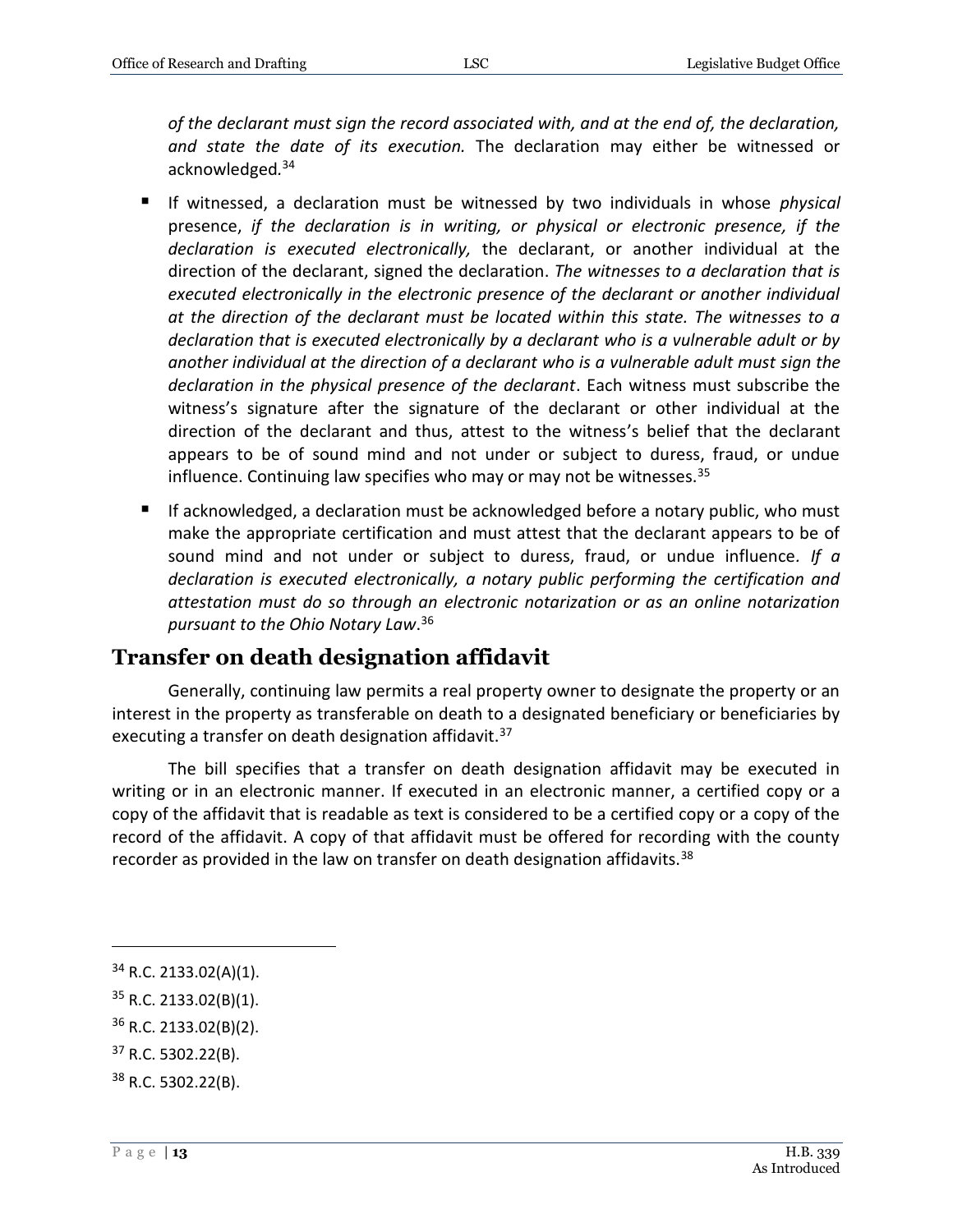## <span id="page-13-0"></span>**Durable power of attorney for health care**

Continuing law permits an adult who is of sound mind to voluntarily execute a durable power of attorney for health care that authorizes an attorney in fact to make health care decisions for the principal when the principal's attending physician determines that the principal has lost the capacity to make such informed health care decisions.<sup>39</sup>

The bill modifies current law on the execution of a durable power of attorney for health care by providing the following:

- If a durable power of attorney for health care is in writing, it must be signed at the end of the instrument by the principal and state the date of its execution. If a durable power of attorney for health care is executed electronically, the principal must sign the record associated with, and at the end of, the instrument and state the date of its execution. The instrument must either be witnessed or be acknowledged by the principal.<sup>40</sup>
- The witnessing of a durable power of attorney for health care involves the principal signing of the *applicable instrument* (i.e., the written or the electronic instrument), or acknowledging the principal's signature, at the end of the instrument in the *physical* presence or *electronic presence, as applicable*, of each witness. *A witness for a durable power of attorney for health care that is electronically executed may be in either the physical or electronic presence of the principal*. *A witness for a durable power of attorney for health care that is executed electronically in the electronic presence of the principal must be located within this state. A witness for a durable power of attorney for health care that is executed electronically by the principal who is a vulnerable adult must sign such durable power of attorney in the physical presence of the principal.* Each witness must subscribe the witness's signature after the principal's signature of the principal and thus, attest to the witness's belief that the principal appears to be of sound mind and not under or subject to duress, fraud, or undue influence.<sup>41</sup>
- If acknowledged, a durable power of attorney for health care must be acknowledged before a notary public who must make the appropriate certification and attest that the principal appears to be of sound mind and not under or subject to duress, fraud, or undue influence. *If the durable power of attorney for health care is executed electronically, the notary public performing the certification and attestation must do so through an electronic notarization or as an online notarization under the Ohio Notary Law.<sup>42</sup>*

Under the bill, a durable power of attorney for health care executed electronically may include some or all of the information specified in the printed form of the instrument in

<sup>39</sup> R.C. 1337.12(A)(1).

 $40$  R.C. 1337.12(A)(1)(a) and (b).

<sup>41</sup> R.C. 1337.12(B).

<sup>42</sup> R.C. 1337.12(C).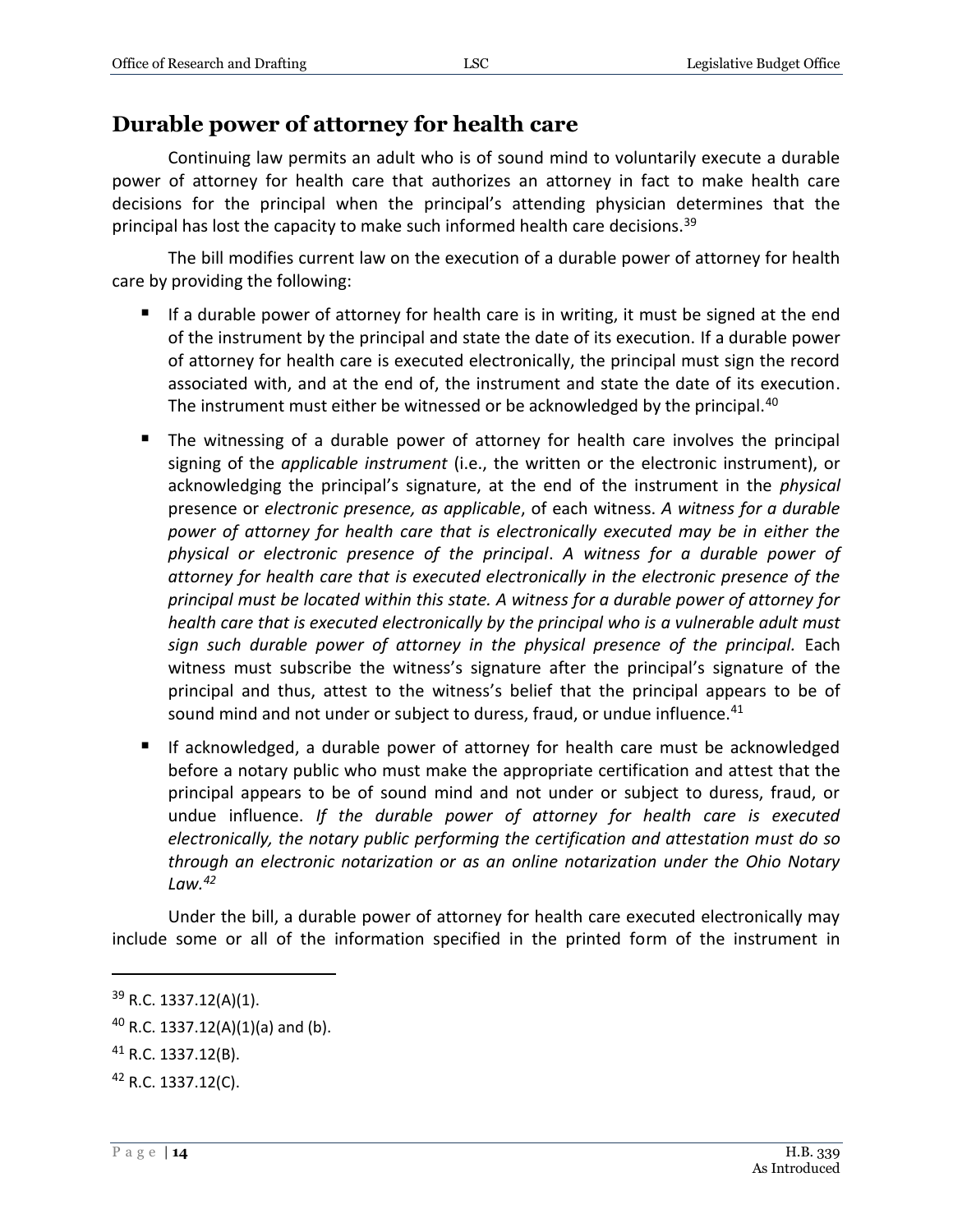R.C. 1337.17 according to the intention of the principal. The record of an electronic durable power of attorney for health care may be retrieved and copied in readable text.<sup>43</sup>

The bill defines "electronic," "electronically," "electronic presence," "record," "sign," and "vulnerable adult" as in "**Definitions**." above.<sup>44</sup>

#### <span id="page-14-0"></span>**Power of attorney**

The bill modifies current law by providing that a power of attorney must be signed by the principal or in the principal's conscious presence *or electronic presence* by another individual directed by the principal to sign the principal's name on the power of attorney. A signature on a power of attorney is presumed to be genuine if the principal *or the principal and other individual directed by the principal to sign the principal's name* acknowledges the signature before a notary public or other individual authorized by law to take acknowledgments.<sup>45</sup>

The bill provides that if a power of attorney is executed electronically, the principal's signature must only be acknowledged before a notary public performing an electronic notarization or an online notarization pursuant to the Ohio Notary Law.<sup>46</sup>

The bill defines "conscious presence" as in "**Wills in writing**," above, and "electronic presence" as in "**Definitions**," above.<sup>47</sup>

### <span id="page-14-1"></span>**Recording by county recorder**

The bill provides that a declaration governing the use or continuation, or the withholding or withdrawal, of life-sustaining treatment, if electronically executed, is recorded by presenting a "copy of a declaration" to the county recorder; and an electronic durable power of attorney for health care is recorded by presenting that instrument retrieved and copied in readable text as described above under "**Durable power of attorney for health care**." 48

"Copy of a declaration" has the same meaning as under "**Declaration governing the use or continuation, or the withholding or withdrawal, of life-sustaining treatment**," above.<sup>49</sup>

<sup>&</sup>lt;sup>43</sup> R.C. 1337.121.

<sup>44</sup> R.C. 1337.11(DD).

<sup>45</sup> R.C. 1337.25(A).

<sup>46</sup> R.C. 1337.25(B).

<sup>47</sup> R.C. 1337.22(O) and (P).

<sup>48</sup> R.C. 317.32(I).

<sup>49</sup> *Id.*